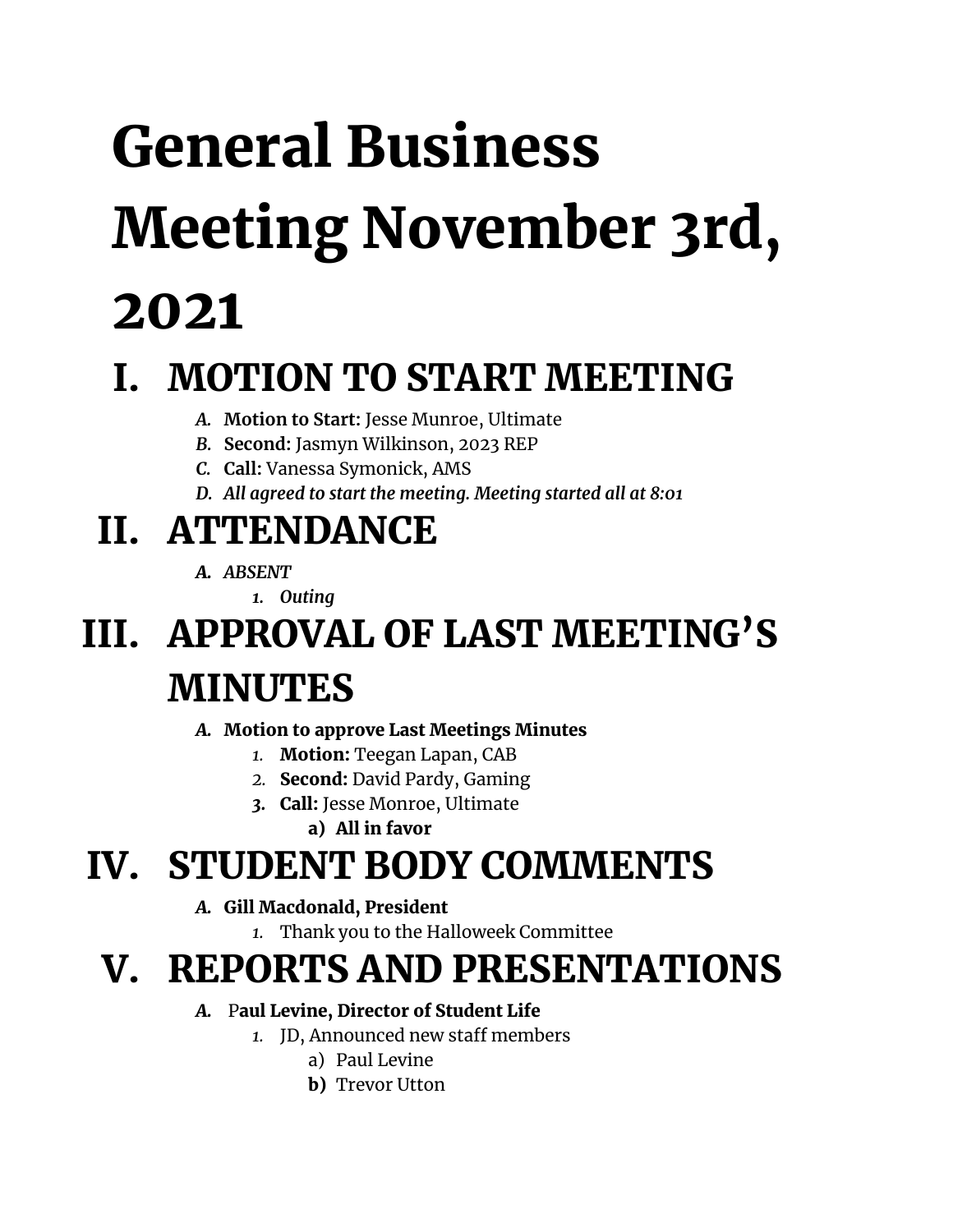#### *B.* Lyndon FAIR

- *1.* Rawniesha Davis, Student Representative
	- a) One of three student leaders
	- b) Why do you want these flags & What do you hope to accomplish,
		- (1) Josh Dick, Gardening, it would be really good to fly those flag, they can represent the student body and myself feel included
		- (2) Jasmyn Wilkinson, 2023 REP, Flying these flags for me at least are for people already on campus and that we are an inclusive campus
		- (3) David Pardy, Gaming, SGA previously helped and funded the NVUnity club blm flag
	- c) Where flags have been flown negative repercussions have occurred, how has the SGA thought about this
		- (1) Josh Dick, Gardening, have a discussion with the person and help them understand what we want our school to be, in addition if we put these flags up in coming students will see what we stand for, and what our morals are.
		- (2) Brianna Orin, Twilight, we should talk to public safety to make sure that things will be taken seriously.
		- (3) Gill Macdonald, President, flag etiquette would be put in place IF flags are flown

#### *C.* Student Diversity Equity and Inclusion Committee

- *1.* Sabra and Rawniesha,
	- a) Showed and read anti-racism pledge
	- b) Explained the previous questions/concerns
		- (1) Legal thresholds
		- (2) What do they want to gain

#### *D.* Financial Update

- *1.* Available
	- a) \$67,868.91
- *2.* Total
	- a) \$93,968.91

### VI. DISCUSSION AND ACTION ITEMS

#### *A.* Winter Ball

*1.* Presented by Gill Macdonald and Patrick Wickstrom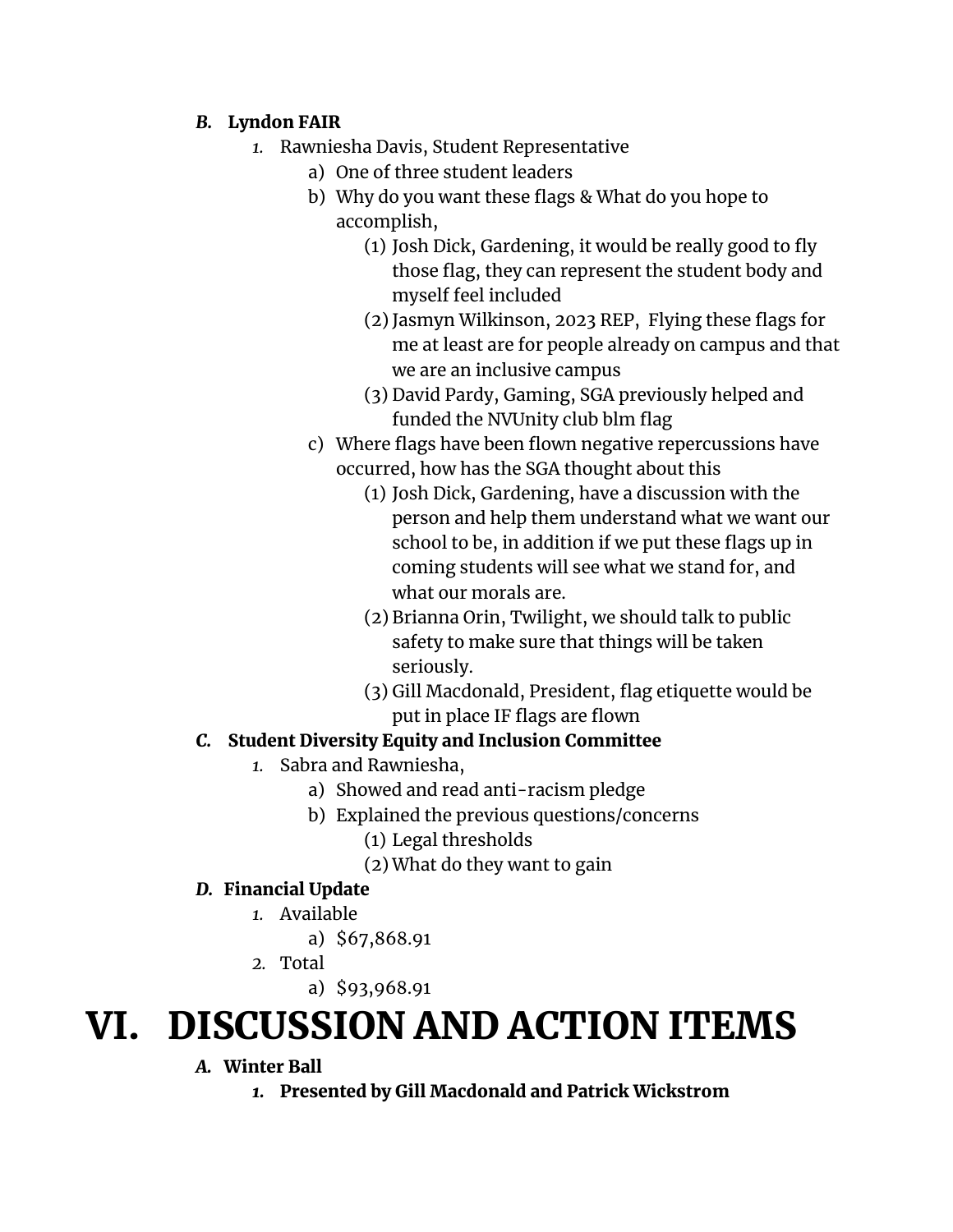- a) Semi-formal for lyndon, payed for by the SGA provide Transportation, cash bar, dj,
- b) A fun night to get over the winter blues (1) 7,500
- c) Questions
	- (1) Jesse Munroe, Ultimate, how does that break down?
	- (2)Gill Macdonald, President, It is an estimate based off of other events that we do on this campus
	- (3) Patrick Wickstrom, Financial Controller, We want to go as far as we can for this event
	- (4)Gill aMcDonald, President, Most of the incoming class did not have a prom,
	- (5)Patrick Wickstrom, FInancial Controller, We used to do this 10 years ago it was a AMS tradition
	- (6)Jasmyn Wilkinson, 2023 Rep , will outside guest be welcomed to this event?
	- (7) It depends on the current covid guidelines at the time
- *2.* Motion to move to voting
	- a) First: Jesse Monroe, Ultimate
	- b) Second: Alex Huff, Model UN
	- c) Call: David Pardy, Gaming
- *3.* Moton to vote
	- a) First: Alex Huff, Model UN
	- b) Second: Jasmyn Wilkinson, 2023 REP
	- c) Call: David PArdy, Gaming
		- (1) All in favor: Approved

### VII. OTHER BUSINESS

- *A.* Gill Macdonald, President
	- *1.* Administration offered that any club that holds an event during admissions day November 13th.
		- a) You need to email Neda by Friday with your plans.

### VIII. CLUB AND COMMITTEE UPDATES

- *A.* 10%- No New Updates
- *B.* Dance Ensemble- november 13t fall recital at 7pm in twilight theater
- *C.* MESIA- doing sound for the chili cook off
- *D.* Gaming- No New Updates